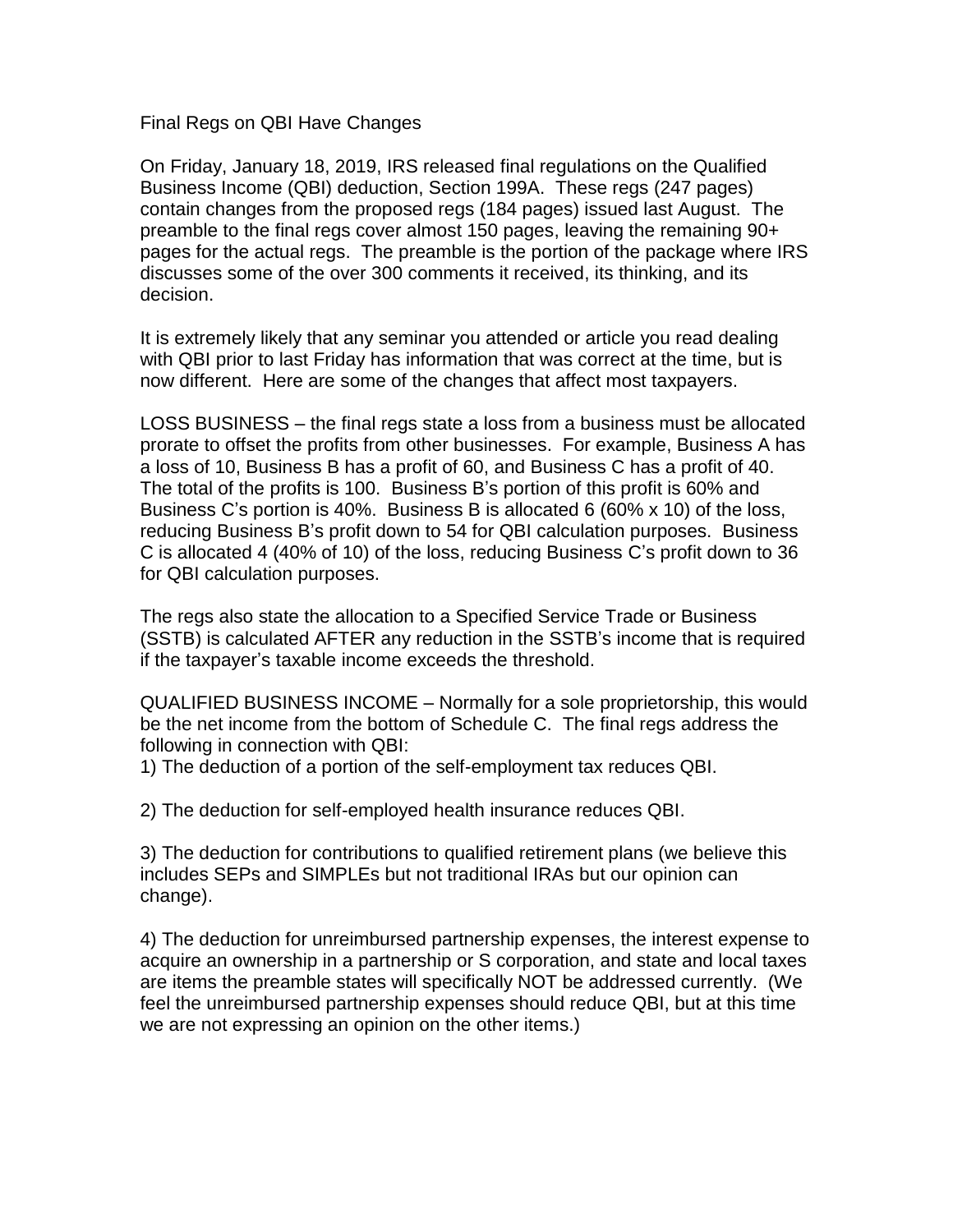5) Form 4797 income/losses that are carried to Schedule D are NOT QBI, while any Form 4797 income/losses that are treated as ordinary income bypassing the Schedule D are QBI.

6) Rentals – The preamble to the final regs state that meeting the real estate professional provisions of Section 469(c)(7) does NOT make a rental activity a business. It is still based on whether the rental activity rises to the level of a business. Notice 2019-07 covers QBI & rental activities by providing a safe harbor. (We addressed this Notice in an email we sent out January 18, 2019.)

7) Suspended losses – QBI related to losses suspended under the passive, atrisk, or basis rules is not QBI until the suspended losses are included in the taxpayer's taxable income. If only part of the suspended losses is included in taxable income in a year, that prorata portion of the suspended QBI is taken into account. For example, for 2018 a taxpayer receives a Schedule K-1 showing a 12 loss and -10 of QBI. The entire loss is suspended under the passive loss rules for 2018. The Schedule K-1 for 2019 shows a profit of 4, which releases 4 of the 2018 loss. Since this 4 represents 33% of the 2018 suspended loss, 33% of the -10 QBI is taken into account in 2019. The suspended losses are based on FIFO – the first suspended losses are the first ones to be used. The released suspended QBI is considered a separate activity and is NOT linked to the activity that created it.

8) Employee status – Basically the regs say "once an employee, always an employee." Briefly an employee who terminates the employee status and becomes an independent contractor doing the same work for the same company will be treated by IRS as an employee and ineligible for the QBI deduction. This can be rebutted by the taxpayer and will be judged on the facts and circumstances. The regs include the example of an employee who worked for the firm long enough to become a partner. Since a partner of a partnership cannot be an employee, this is sufficient to rebut the IRS position. This rule appears to discourage a taxpayer from recharacterizing his/her employee status to that of an independent contractor.

MULTIPLE TRADES OR BUSINESSES – The preamble states the Treasury Department and IRS feels multiple trades or businesses will generally not exist within one entity (individual, partnership, etc.) UNLESS a different method accounting could be used for each business. Regulation §1.466-a(d) explains that no trade or business is considered separate and distinct unless a complete and separable set of books and records is kept for the business.

UNADJUSTED BASIS IMMEDIATELY UPON ACQUISITION (UBIA) – 1) Like kind exchanges and involuntary conversions – the regs now state the "placed in service" date for the old property is the same date that would have been used if the old property still existed (in most cases this will be the purchase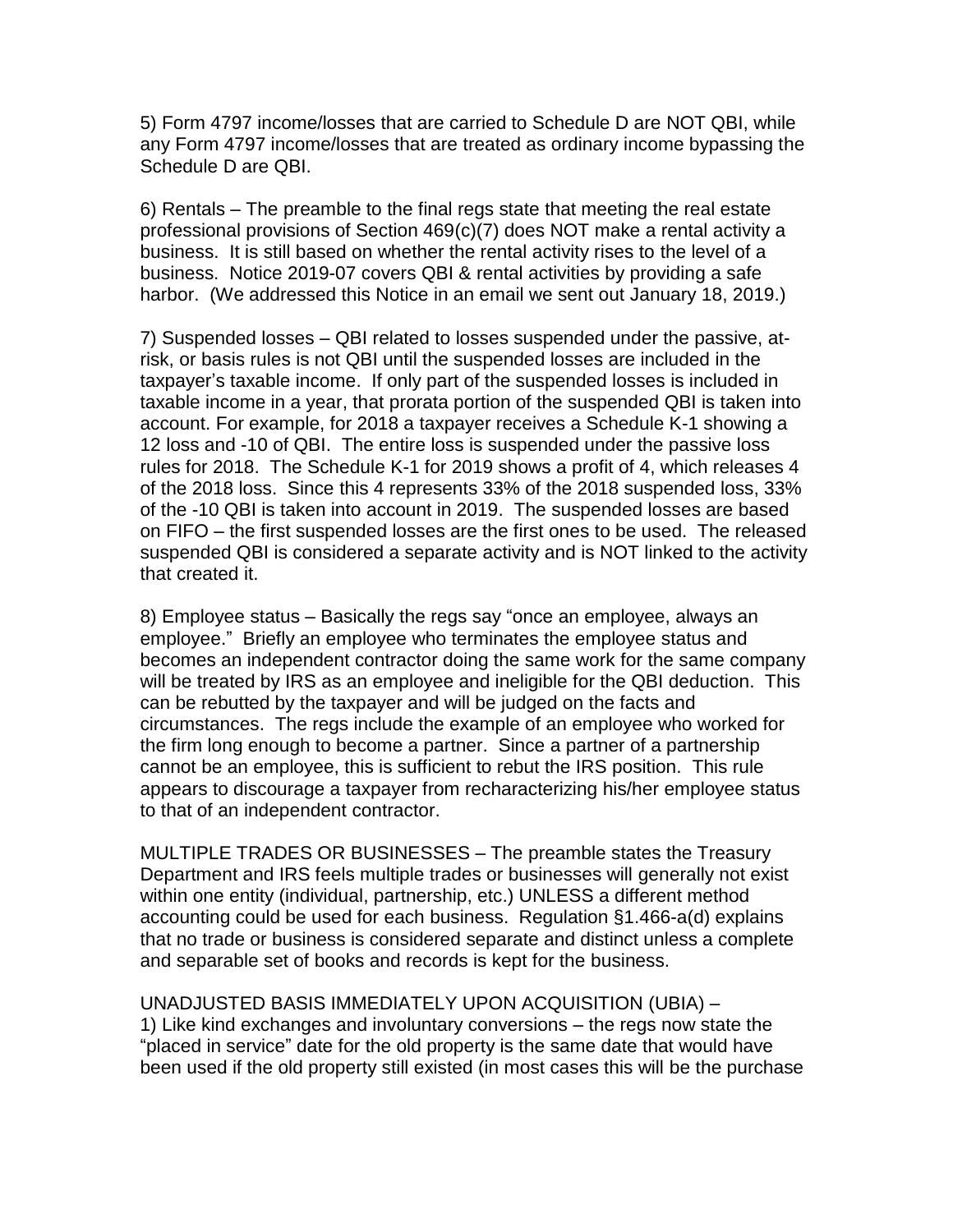date of the old property). The boot continues to use the date the new property was acquired.

The regs also state the UBIA of the old property carries over. The UBIA of the boot will normally be the amount of boot paid. However sometimes the UBIA of the boot will actually be lower, such as when the old property decreased in value. If you have an exchange, we suggest you read the examples in the regs for the calculations.

2) Property contributed to a partnership under Section 721 or into a corporation under Section 351 – The regs continue to say the "placed in service" date is the date the partner or shareholder originally placed the property in service. But the regs now say the UBIA for the partnership and S corporation is the UBIA the partner or shareholder would have used if they kept the asset. In most cases this will be the cost of the asset to the partner or shareholder. (The proposed regs required the UBIA for the partnership and S corporation to be the adjusted basis of the property in the hands of the partner and shareholder as of the date it was contributed to the entity.)

3) Section 754 election in place - A partnership which has made a Section 754 election has triggered §§734(b) & 743(b). The increase or decrease in basis in assets under §743(b) will result in changes to the UBIA for the partner(s) affected by the 754 election. Again, the regs have examples going through the calculations required for this.

4) Disposition of a relevant passthrough entity (RPE) ownership during the year. The UBIA is allocated to the owners of the RPE based on their ownership on the last date of the year. Therefore, any taxpayer who disposed of the ownership during the year will have an allocation of QBI and wages, but no allocation of UBIA.

SPECIFIED SERVICE TRADE OR BUSINESS (SSTB) –

1) In response to comments received, the regs provide more examples of various SSTB categories, especially in the field of health.

2) The final regs state a business that has ANY SSTB is considered to be an SSTB except if it meets the di minimis provision. The di minimis provision did not change from the proposed regs and states the entity is not an SSTB if its average annual gross receipts is not over \$25,000,000, and less than 10% of its gross receipts is from an SSTB. This percentage is lowered to "less than 5% for those businesses that have average annual gross receipts of over \$25,000,000.

3) A business that provides part of its property, products, or services to a commonly controlled SSTB (at least 50% common ownership) operated by an individual or RPE has to treat that portion of its business as an SSTB. The remainder of the business is an eligible QBI if it meets the normal provisions of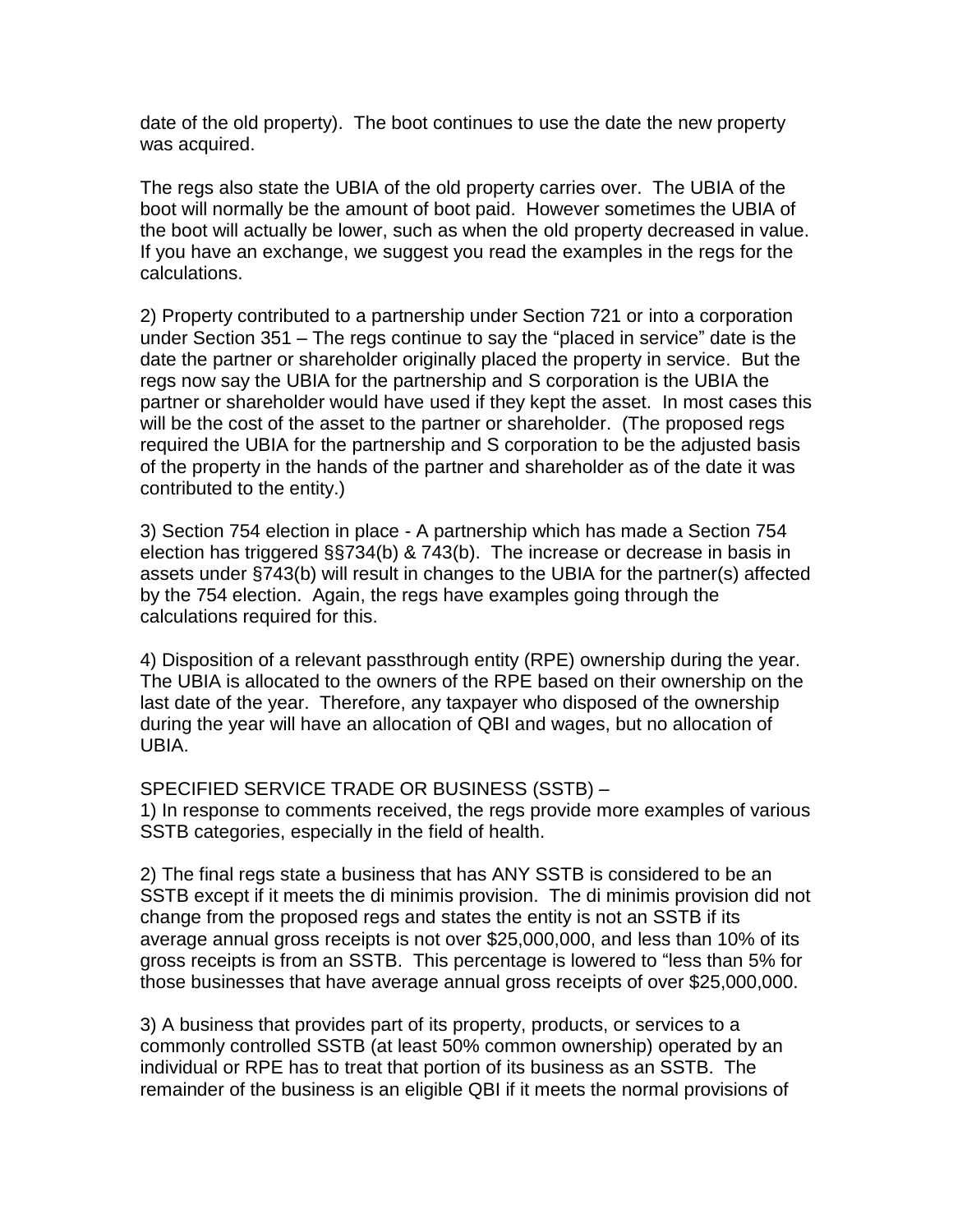QBI. In a way this contradicts the statement above that says "ANY" SSTB, but this is the way we read the regs.

## RELEVANT PASSTHROUGH ENTITIES (RPEs)

1) Each RPE must passthrough to its owners the proper allocated QBI, wages, and UBIA. These items need to be reported for each business the RPE has AND be further identified as an SSTB if applicable. These items are noted in the OTHER box of the Schedule K-1. The amounts shown in boxes 1 & 2 of the Schedule K-1 may not be the same amount as the QBI.

2) The recipient of the Schedule K-1 does have to use common sense and may need to contact the RPE if information appears to be missing.

## 3) The regs say:

- Failure to passthrough wages means the activity does not have wages.

- Failure to passthrough UBIA means the activity does not have UBIA.

- Failure to passthrough POSITIVE QBI means the activity does not have positive QBI. This implies the taxpayer cannot ignore a Schedule K-1 that appears to have a negative QIB.

4) The RPE can amend the Schedule K-1 to report this information up through the RPE's normal 3-year statute of limitations.

## AGGREGATION

1) An election to aggregate multiple businesses can be disregarded by IRS if the election is not attached to the return. Once IRS disaggregates the businesses, the taxpayer cannot re-aggregated those same businesses for the following three tax years.

2) An aggregation elected by an RPE cannot be ignored by the recipient of the Schedule K-1, although the recipient can elect to add to the aggregation for any OTHER businesses the recipient has that qualify.

3) The aggregation election cannot be made on an amended return with the exception of the 2018 return. IRS feels making the exception for 2018 is reasonable since this is new.

4) An aggregation election does NOT have to be made in the first year. It can be made in any year and is binding for all future years after made.

FINAL TEST CALCULATION – The final test calculation takes taxable income and reduces it by the net capital gains. The proposed regs said this was the net long-term capital gains from Schedule D less any net short-term capital losses. The final regs keep this same definition BUT qualified dividends are also considered "net capital gains" for this purpose.